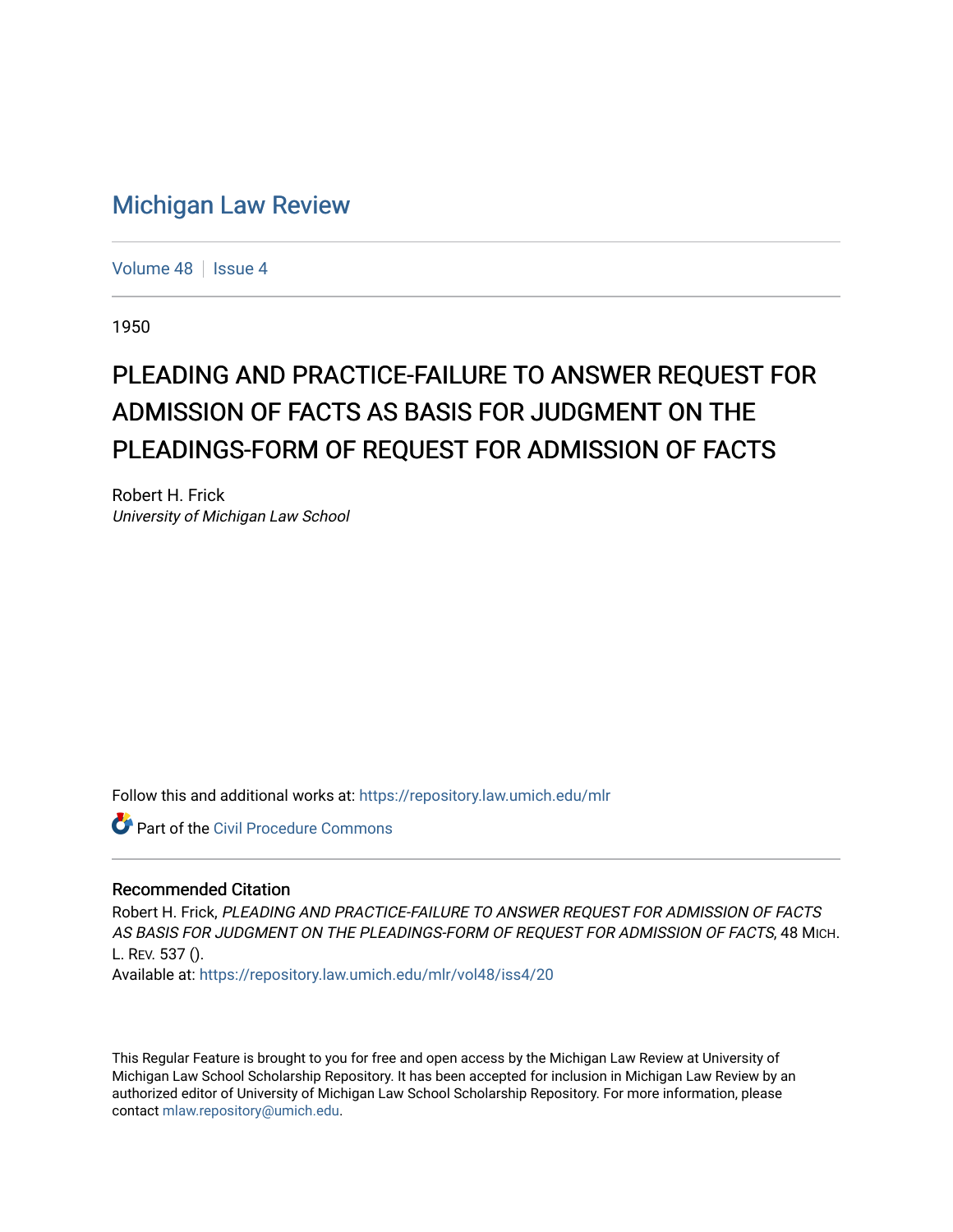PLEADING AND PRACTICE-FAILURE TO ANSWER REQUEST FOR ADMISSION OF FACTS AS BASIS FOR JUDGMENT ON THE PLEADINGS-FORM OF REQUEST FOR ADMISSION OF FACTS-Plaintiff filed a complaint for money owing for goods sold and delivered. Defendant filed a cross-complaint. Plaintiff filed an affirmative reply setting forth defenses to the cross-complaint, and three days later served defendant with a request that he "admit each and every allegation and averment contained in paragraphs I, II, III and IV of the plaintiff's affirmative reply to the cross-complaint of the defendants herein is true." Defendant failed to answer the request. Washington Rule of Practice 21 provides that such fail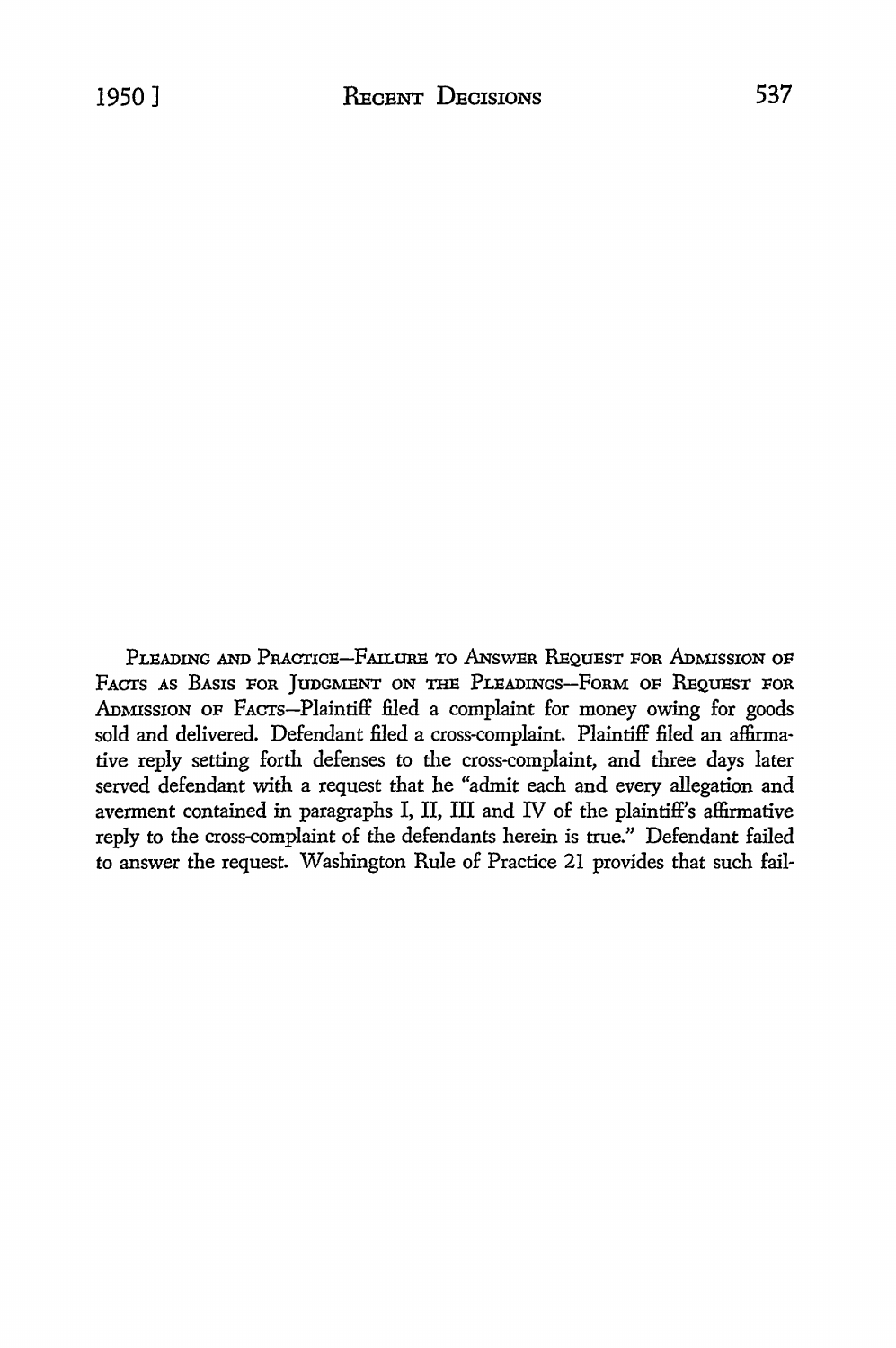ure shall be deemed an admission of the facts submitted.1 The trial court granted plaintiff's motion for judgment on the pleadings. On appeal, *held,* reversed. Matters outside the pleadings cannot be considered on a motion for judgment on the pleadings. A request for admissions must specifically set forth the matters of fact concerning which an admission of truth is sought. A request for admissions cannot incorporate by reference affirmative allegations of a reply since they are deemed denied. *Weyerhaeuser Sales Co. v. Holden,* (Wash. 1949) 203 P. (2d) 685.

By the orthodox view, a motion for judgment on the pleadings is based on the pleadings alone, without consideration of outside matters.<sup>2</sup> Since the motion is in effect a demurrer,<sup>3</sup> it came within the common law prohibition of the speaking demurrer, and this view continued under the codes<sup>4</sup> and to some extent under the original Federal Rules of Civil Procedure.<sup>5</sup> Judge Clark advocated that to be consistent with the abolition of the demurrer,<sup>6</sup> matter outside the pleadings should be admitted and the motion treated as one for summary judgment,7 and this view has been incorporated into the 1946 amendments to the Federal Rules.<sup>8</sup> Washington, however, has neither abolished the demurrer, nor provided for summary judgment, and would appear to be correct in refusing to consider the defendant's failure to answer in the principal case. While, in view of the foregoing, the objections of the court in the principal case to the form of the request for admissions may be considered dictum, they merit consideration. In requiring an express statement of the facts in the request itself, and in forbidding incorporation by reference of statements of facts in other documents, the court has adopted an inflexible test of the validity of a request. Where the document referred to is illegible, unduly lengthy, or where it contains much irrelevant matter, it might impose a hardship to require an answer. This seems to be the basis of the decision in the only other case to consider the ques-

1 Wash. Rev. Stat. (Rem. 1945 Supp.) §308-21. This rule is identical with original Federal Rule of Civil Procedure 36: 28 U.S.C.A. §723 (1941).

<sup>2</sup>CLARK, CoDE PLEADING, 2d ed., 554 (1947); 2 MooRE, FEDERAL PRACTICE, 2d ed. 2269 (1948).

3 CLARK, CoDE PLEADING, 2d ed., 554 (1947); Blume, "Theory of Pleading: A Survey Including the Federal Rules," 47 MicH. L. REv. 297 at 305 (1949).

<sup>4</sup>Jefferies v. The Fraternal Bankers' Reserve Society, 135 Iowa 284 at 289, 112 N.W. 786 (1907).

 $5$  Most of the federal courts were willing to allow a speaking demurrer on a motion to dismiss: 2 MooRE, FEDERAL PRACTICE, 2d ed., 2268 (1948). It was not allowed, however, on a motion for judgment on the pleadings: Ream v. Callahan, (D.C. N.Y. 1942) 42 F. Supp. 951; Snowhite v. Tide Water Assoc. Oil Co., (D.C. N.J. 1941) 40 F. Supp. 739; Minor v. Minor, (D.C. Neb. 1947) 74 F. Supp. 815.

<sup>6</sup>Federal Rule 7 (c).

*1* U.S. Trust Co. of N.Y. v. Sears, (D.C. Conn. 1939) 29 F. Supp. 643; Palmer v. Palmer, (D.C. Conn. 1940) 31 F. Supp. 861; Clark, "Simplified Pleading," A.B.A. JUDICIAL ADMIN. MoNOGRAPH, Series A., No. 18, abridged in 6 F.R. Serv., L.R. 57.

s The amendments are to Rules 12 (b) and 12 (c). For Judge Clark's comments on these amendments see Clark, "The Amended Federal Rules,".15 BROOKLYN L. REv. 1 at 10 (1948).